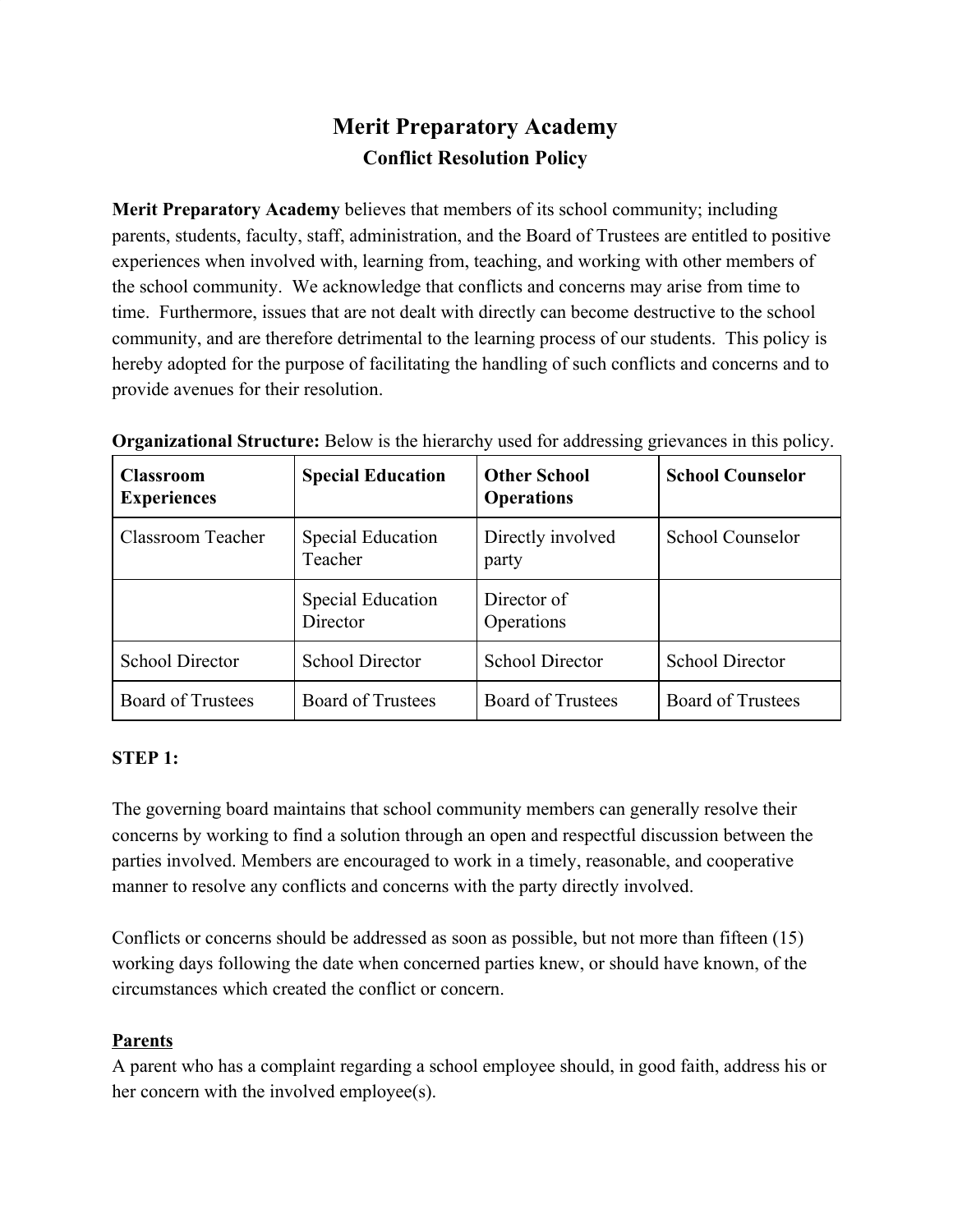A parent (or student) who has a concern with another student or an issue regarding discrimination, harassment, or bullying should reach out immediately to the director or the assistant director.

## **Students**

Students are encouraged to advocate for themselves in a respectful and cooperative conversation when they have concerns involving faculty and staff members.

## **Staff & Faculty**

An employee who has a complaint regarding another employee must first address his or her concerns, in good faith, with that employee.

## **Director**

An employee who has a complaint involving the Director must first address his or her concerns in an open, honest, and respectful discussion with the Director.

## **STEP 2:**

If concerns are not satisfactorily resolved, the complainant should write their concerns and share them with those directly involved. The document should describe the incident, decision or practice that gave rise to the complaint and explain what corrective action is being requested.

## **STEP 3:**

Once complainants earnestly attempt to resolve conflicts using steps one and two, it is the school Director's responsibility to manage the ultimate resolution of conflicts among members of the school community. If the parent, student, or employee is unable to resolve complaints, he or she should contact the school Director, with their written complaint, to discuss the concern in a similar manner.

If the concern is regarding the school Director, and steps one and two have been completed, it would be appropriate, at this step, to involve the Board of Trustees, following the procedures outlined in step four.

The director or Board of Trustees should respond to any written complaints within five (5) working days after receiving the complaint.